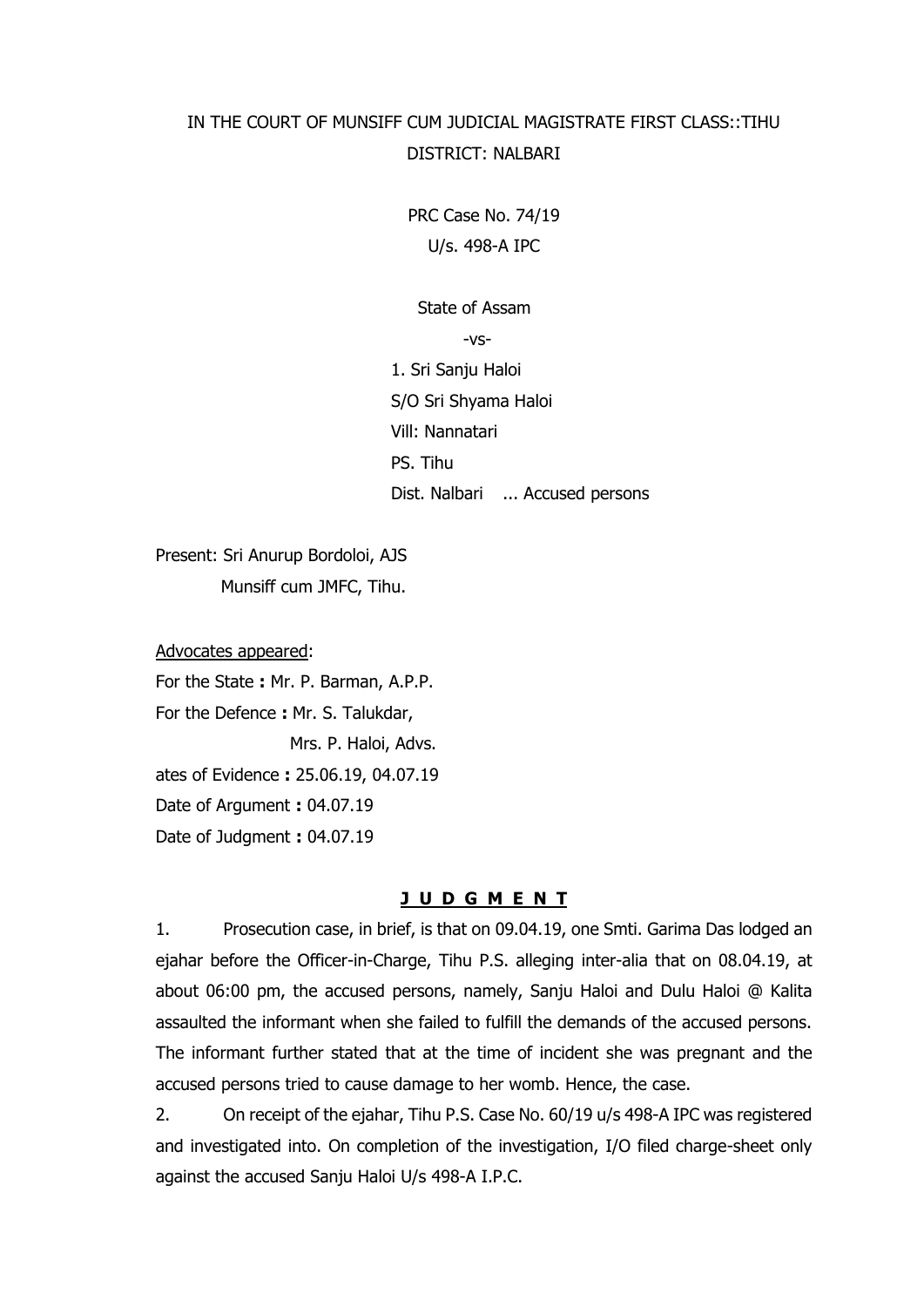3. On appearance before the court, necessary copies were furnished to the accused person. Perusal of case record reveals prima facie materials against the accused person u/s 498-A IPC and as such charge under the same section of law was framed against the accused person which was read over and explained to him to which he pleaded not guilty and claimed to be tried.

4. In support of its case, prosecution side examined only 7 (seven) witnesses. The statement of the accused person u/s 313 CrPC has been recorded wherein the accused took the plea of denial. Defence declined to examine any witness.

5. I have heard the arguments of the learned counsels for both the sides at length, gone through the case record and perused the evidence carefully.

#### **POINTS FOR DETERMINATION ARE:**

6. (i) Whether the accused person on 08.04.19, at about 06.00 PM, at Nannatari under Tihu P.S., being the husband of the informant subjected her to cruelty and thereby committed an offence punishable u/s 498-A IPC?

#### **DISCUSSION, DECISION AND REASONS THEREON:**

7. Before going to decide the points for determination, let me describe the evidence in brief.

8. PW 1/Smti Garima Das/informant, deposed in her evidence that she had lodged this case against her husband on 10-4-19 on some misuderstandings.

9. In her cross-examination, PW 1 stated that she has no objection if the accused person is acquitted.

10. PW 2/Smti. Saraswati Haloi, deposed in her evidence that informant is her daughter-in-law and that PW 1 had filed the case against her son on some misunderstandings. Defence declined to cross-examine this witness.

11. PW 3/Smti. Gita Das, deposed in her evidence that the informant is her daughter and the accused is her son-in-law. PW 3 further deposed that she does not know anything about the incident. Defence declined to cross-examine this witness.

12. PW 4/Smti. Subhadra Haloi, deposed in her evidence that she knows both the informant and the accused person. PW 4 further deposed that she does not know anything about the incident. Defence declined to cross-examine this witness.

13. PW 5/Dr. Tapan Talukdar, deposed in his evidence that he examined one Garima Das on 09-04-19 at about 09:05 pm who was escorted by G. Kachari (WPC 445) vide registratuion number 264/19. The victim complained of physical assault by her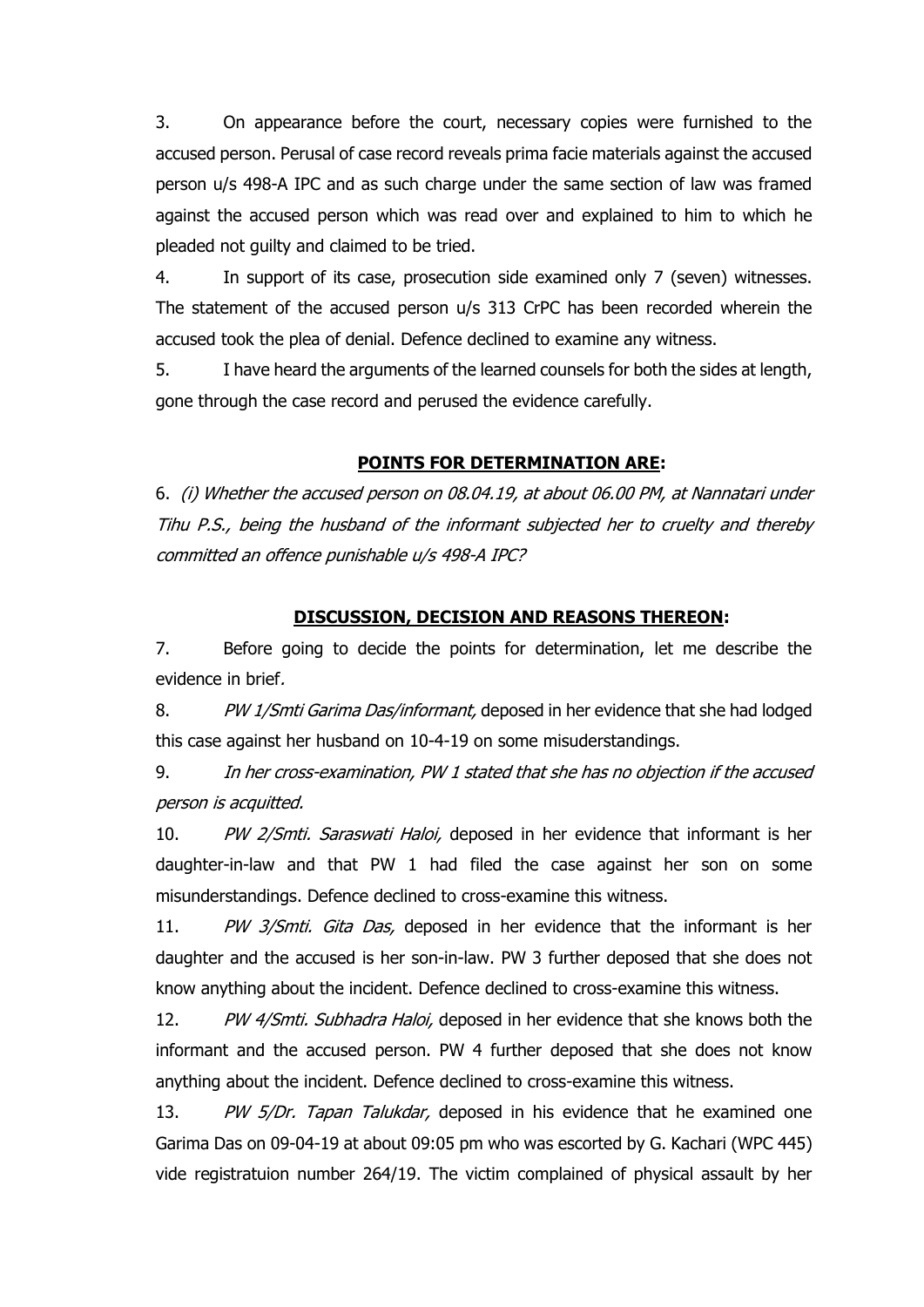husband on 08-04-19 at about 6pm. On examination, PW 5 had found no external injury. The victim also stated PW 5 that she was pregnant but PW 5 had not clinically examined whether she was pregnant or not. The nature of injury was simple. Defence declined to cross-examine this witness.

14. PW 6/Sri Dhruba Das, deposed in his evidence that he knows the informant and the accused person. PW 6 further deposed that he does not know anything about the incident. Defence declined to cross-examine this witness.

15. PW 7/Sri Akash Das, deposed in his evidence that he knows the informant and the accused person. PW 7 further deposed that he does not know anything about the incident. Defence declined to cross-examine this witness.

16. Perusal of the evidences on record reveals that PW 1/informant deposed in her statement that she had lodged the case against her husband on some misunderstandings. The other PW's deposed that they don't know anything about such incidents. In view of the evidence of the informant herself as well as other PW's, I am of considered opinion that there is not a single iota of proof against the accused person u/s 498-A IPC. As such the accused person deserves acquittal.

## **O R D E R**

16. In view of the conclusion made above, I hold the accused person not guilty of the offence U/s 498-A IPC and hence, he is acquitted of the offence 498-A IPC. The accused person is set at liberty forthwith.

17. The bail-bond of the accused person shall remain in force for a period of six months from the date of this order.

18. The judgment is delivered in the open Court in presence of the accused and her learned Counsel.

Given under my hand and the seal of this court on this  $04<sup>th</sup>$  day of July, 2019.

 (Anurup Bordoloi) Munsiff cum JMFC, Tihu

Typed by me,

(Anurup Bordoloi) Munsiff cum JMFC, Tihu